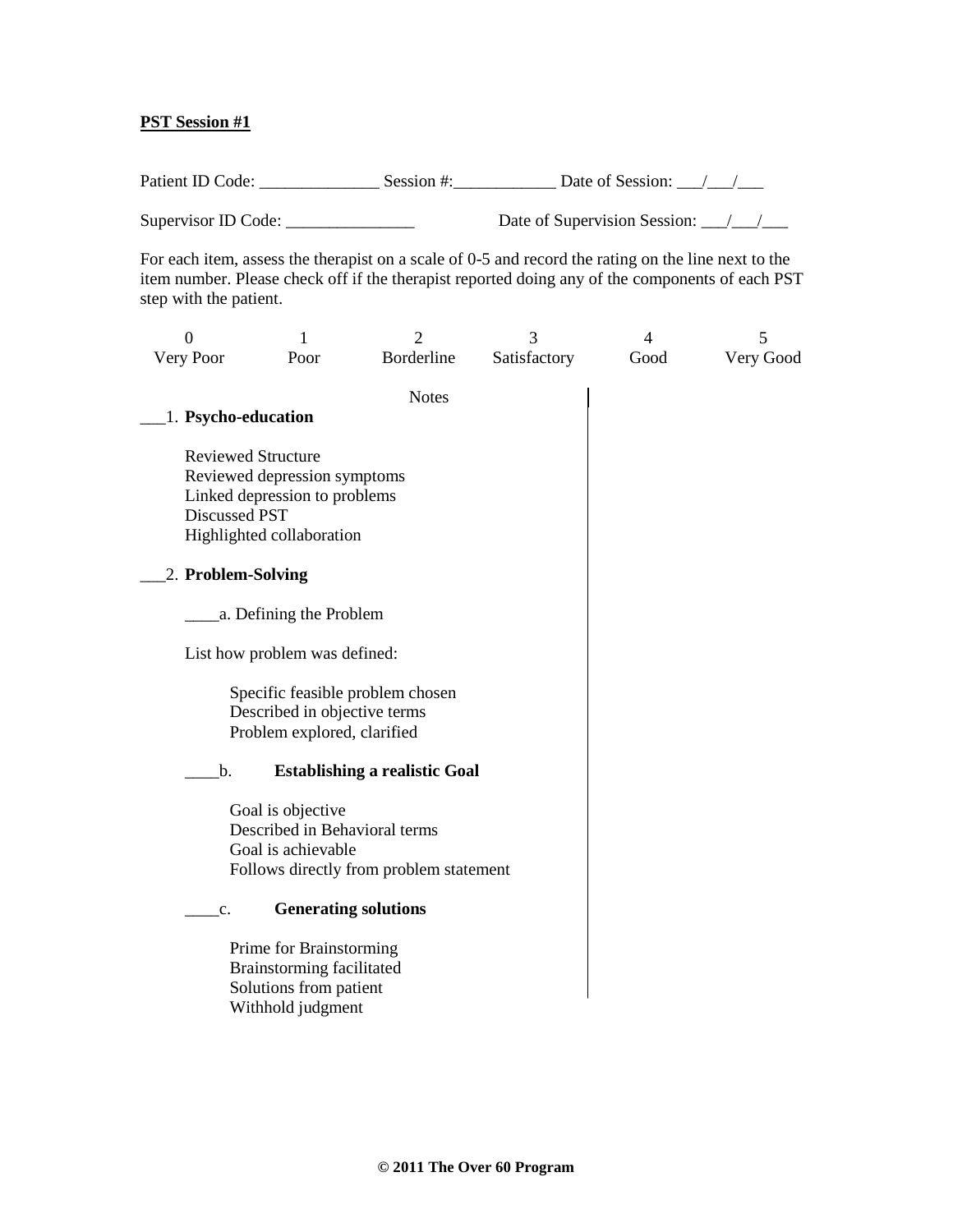# \_\_\_\_d. **Implementing Decision-Making Guidelines and Choosing the Solution(s)**

Cue for major themes at start Consider "Pros" and "Cons" for self/others Indentify themes and compare solutions Solution(s) satisfies the goal Negative impact is limited

#### \_\_\_\_e. **Implementing the Preferred Solution(s)**

Specific tasks identified Realistic behavior requirements Plan pleasant activities for the week

### \_\_\_\_3. **Global Rating**

How would you rate the problem solving therapist overall in this session? (does not need to approach a mathematical average of previous eight items)

COMMENTS AND SUGGESTIONS FOR THE THERAPISTS IMPROVEMENT: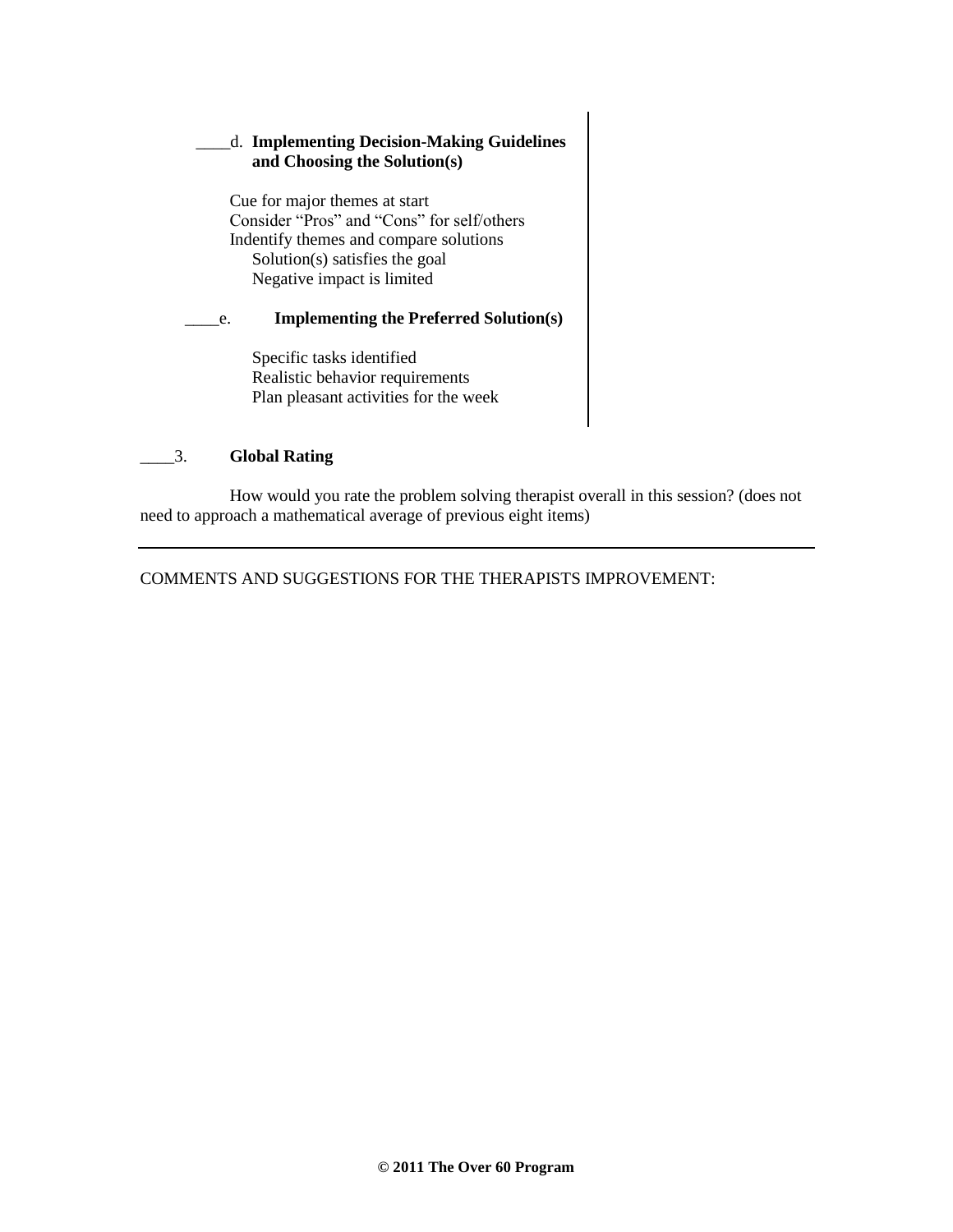### **PST Session # (circle one) 2 3 4 5 6**

Therapist ID Code: \_\_\_\_\_\_\_\_\_\_\_\_\_\_\_ Therapist site: \_\_\_\_\_\_\_\_\_\_\_\_\_\_\_\_\_\_\_\_

Patient ID Code: \_\_\_\_\_\_\_\_\_\_\_\_\_\_ Session #:\_\_\_\_\_\_\_\_\_\_\_\_ Date of Session: \_\_\_/\_\_\_/\_\_\_

Supervisor ID Code: \_\_\_\_\_\_\_\_\_\_\_\_\_\_\_\_\_\_\_\_\_\_ Date of Supervision Session: \_\_\_/\_\_\_/\_\_\_\_

For each item, assess the therapist on a scale of 0-5 and record the rating on the line next to the item number.

| $\overline{0}$ | 1                                                                                                                   | $\overline{2}$                                                                                                       | 3            | $\overline{4}$ | 5         |  |
|----------------|---------------------------------------------------------------------------------------------------------------------|----------------------------------------------------------------------------------------------------------------------|--------------|----------------|-----------|--|
| Very Poor      | Poor                                                                                                                | Borderline                                                                                                           | Satisfactory | Good           | Very Good |  |
|                |                                                                                                                     |                                                                                                                      | Notes:       |                |           |  |
| 1.             | <b>Review Client Progress</b>                                                                                       |                                                                                                                      |              |                |           |  |
|                | Praise success<br><b>Exploration of failure</b>                                                                     | Review of all current tasks<br>Rate Satisfaction and Mood<br>Reinforce PST-PC Model<br>Review previous problem areas |              |                |           |  |
| 2.             | <b>Problem Solving</b>                                                                                              |                                                                                                                      |              |                |           |  |
|                | a. Defining the Problem                                                                                             |                                                                                                                      |              |                |           |  |
|                | List how problem was defined:                                                                                       |                                                                                                                      |              |                |           |  |
|                | Specific, feasible problem chosen<br>Described in objective terms<br>Problem explored, clarified                    |                                                                                                                      |              |                |           |  |
|                | b. Establishing a Realistic Goal                                                                                    |                                                                                                                      |              |                |           |  |
|                | Goal is Objective<br>Described in behavioral terms<br>Goal is achievable<br>Follows directly from problem statement |                                                                                                                      |              |                |           |  |